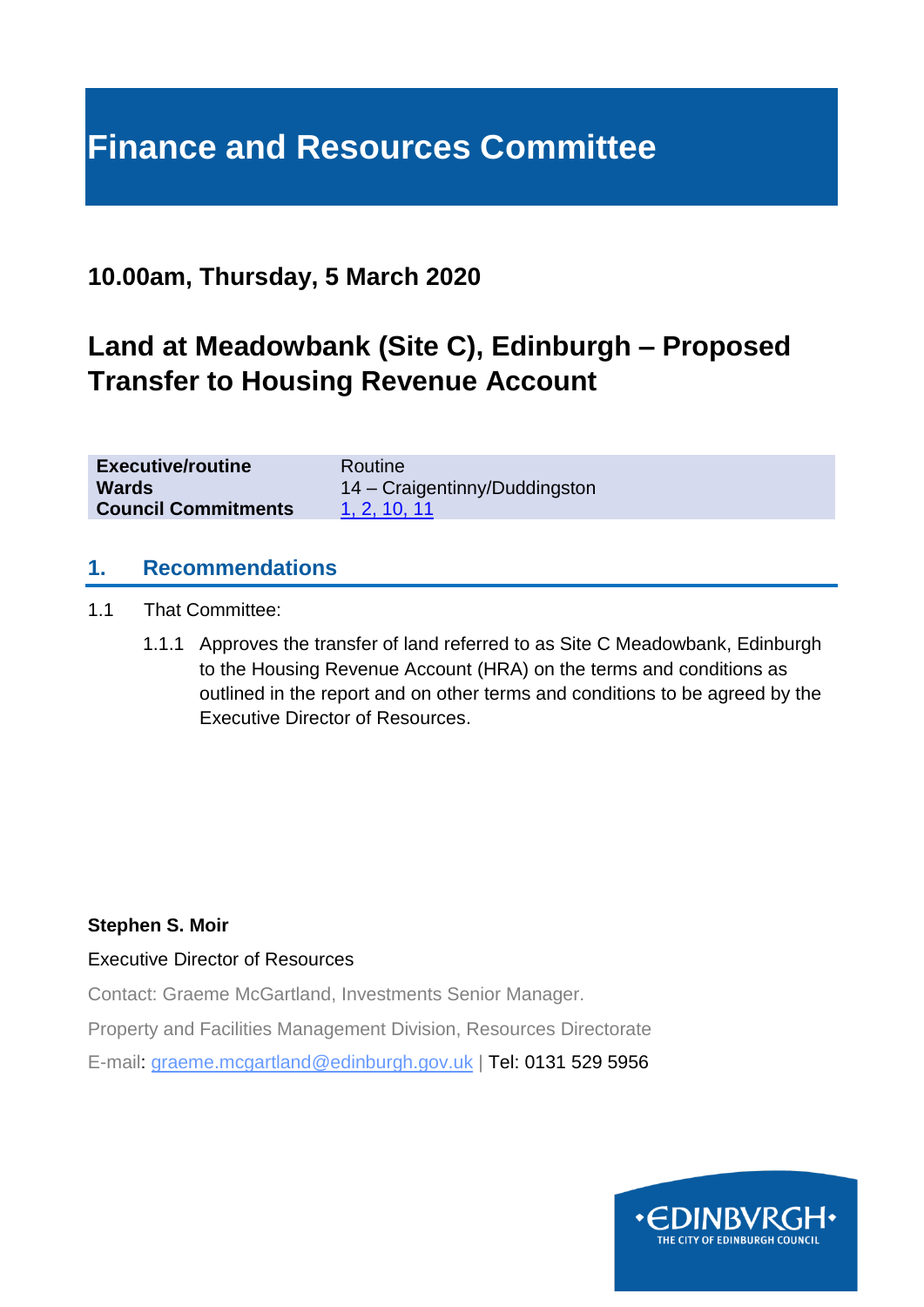# **Report**

## **Land at Meadowbank (Site C), Edinburgh – Proposed Transfer to Housing Revenue Account**

#### **2. Executive Summary**

- 2.1 In March 2016, the Council approved the transfer of Sites A and B within the surplus land at Meadowbank to the Housing Revenue Account (HRA) for residential development. At that time, it was proposed that the remaining site, site C, would be placed on the open market for sale for private development.
- 2.2 In response to extensive community consultation, the masterplan for the wider site now proposes that site C is high density housing for rent and forms part of the Council led development. In order to progress with the delivery of new homes and to secure grant funding to support the delivery of affordable housing this report seeks approval to transfer Site C to the Housing Revenue Account.

#### **3. Background**

- 3.1 On 10 March 2016, [the City of Edinburgh Council](https://democracy.edinburgh.gov.uk/Data/City%20of%20Edinburgh%20Council/20160310/Agenda/item_85_-_funding_package_proposal_for_a_new_meadowbank.pdf) approved a report outlining the proposed funding package for the new Meadowbank Sports Centre. The report noted that capital receipts from the disposal of the surplus land adjoining the new sports centre was a key element of the funding package for the new facility.
- 3.2 The surplus land has been divided into three areas  $-A$ , B and  $C -$  as shown below Following work to assess the viability of the site for a Council led housing development, the March 2016 report approved the transfer of Sites A and B to the **HRA**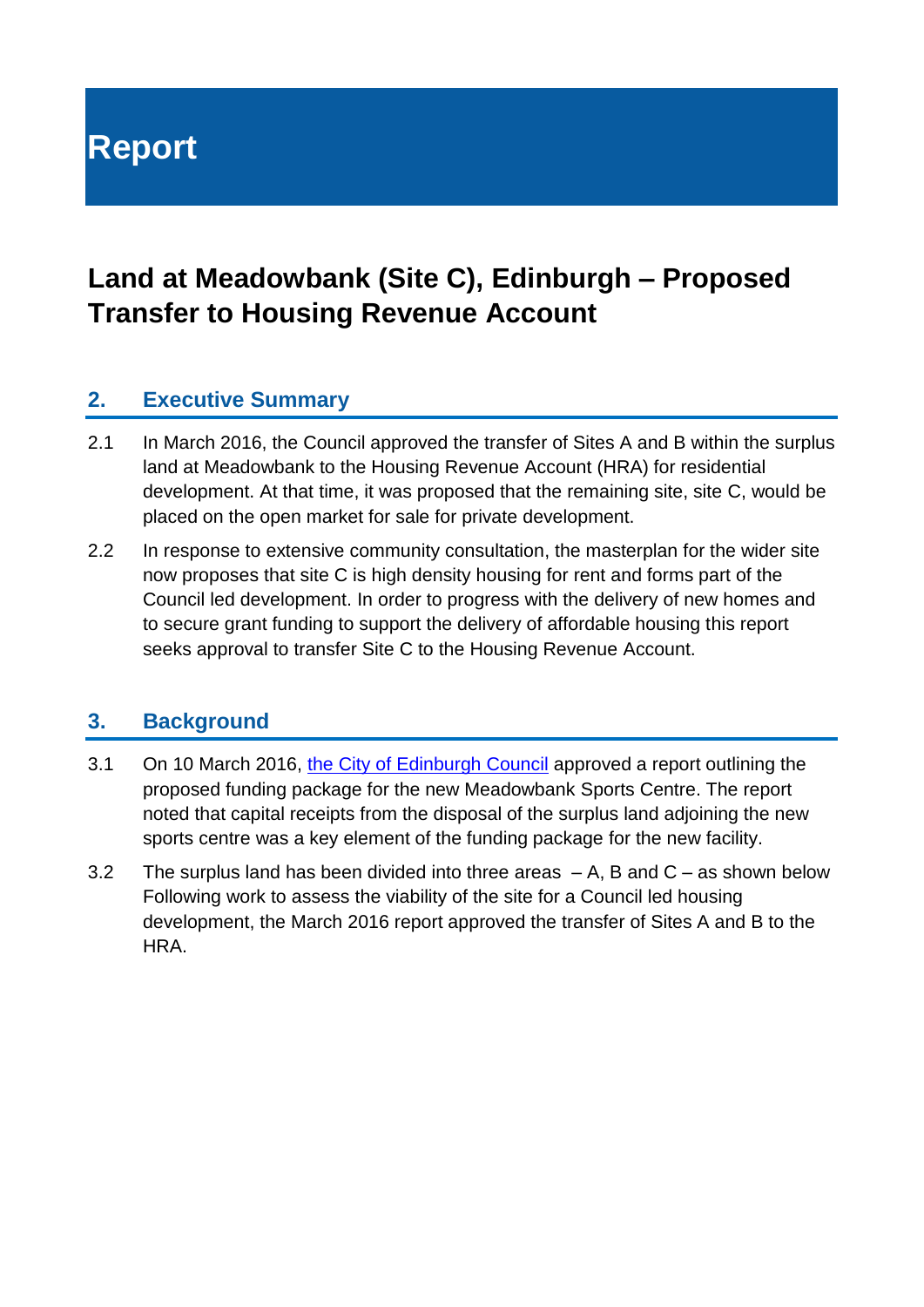

- 3.3 On 29 June 2018, the Council's Development Management Sub Committee granted planning permission in principle (PPP) for the mixed-use development of the surplus land. The possible permitted uses included residential, student accommodation, commercial and retail use.
- 3.4 A condition of the planning permission in principle was for extensive community and stakeholder consultation to be undertaken before submitting further proposals for the surplus land.

#### **4. Main report**

- 4.1 Since the approval to transfer Sites A and B to the HRA, in March 2016, several options have been considered for Site C which included placing the site on the market for commercial development or development of the site as student accommodation.
- 4.2 Following extensive community engagement since the PPP was granted, it has become apparent that community aspirations are for predominately residential led development with ancillary commercial space. Therefore, a commercial/student led development of Site C would be incompatible with these place making aspirations for the site and surrounding area.
- 4.3 Consequently, all areas of the land surrounding the new sports centre (A, B and C) will be taken forward as a housing led development within a wider masterplan for submission to the Planning Committee. The delivery strategy setting out the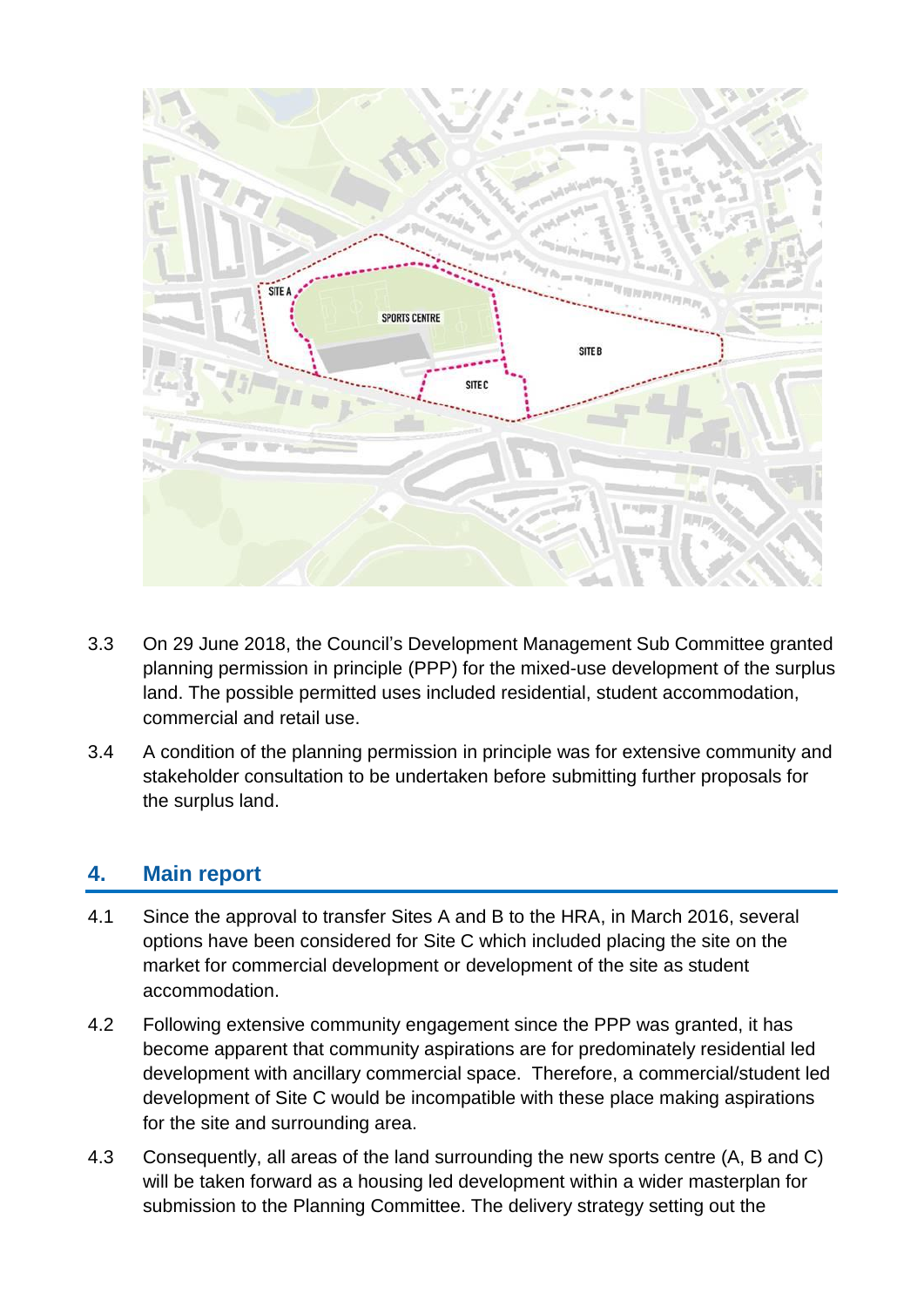objectives for the site was agreed at the Housing, Homelessness and Fair Work Committee on the 29 August 2019. This includes a minimum of 35% affordable housing.

- 4.4 On the basis that Site C will be developed for residential use, it is logical to transfer the land to the HRA in addition to Sites A & B. This will allow the HRA to have overall control of the site and provide options for the procurement of a development partner similar to the process underway at Fountainbridge.
- 4.5 Transferring the site to the HRA will also allow the drawdown of Affordable Housing Supply Programme (AHSP) grant funding from the Scottish Government for new affordable homes.
- 4.6 A transfer figure of £6.3 million has been agreed. The figure is based on the assessment by Property and Facilities Management of the value of the site for residential led development with the standard level of affordable provision.
- 4.7 Whilst it is possible that a higher gross land value could be achieved should the site be placed on the market, a transfer to the HRA gives certainty over the level of receipt which would be payable within a shorter timescale as it is not conditional on detailed planning consent being in place.
- 4.8 Retaining the site in Council ownership also provides flexibility in the future place making/regeneration opportunities for the wider Meadowbank area.

#### **5. Next Steps**

5.1 Following approval of the terms by Finance and Resources Committee, the site will transfer from the General Fund to the Housing Revenue Account.

#### **6. Financial impact**

- 6.1 A capital receipt of £6.3 million (inclusive of fees) will be received by the General Fund.
- 6.2 The receipt will form part of the funding package for the Meadowbank Stadium project. While this is less than might have been achieved through an open market sale, an adjustment to the capital programme through the budget process means the proposed transfer does not lead to a shortfall in the funding package.

### **7. Stakeholder/Community Impact**

7.1 Ward elected members have been made aware of the recommendations of the report.